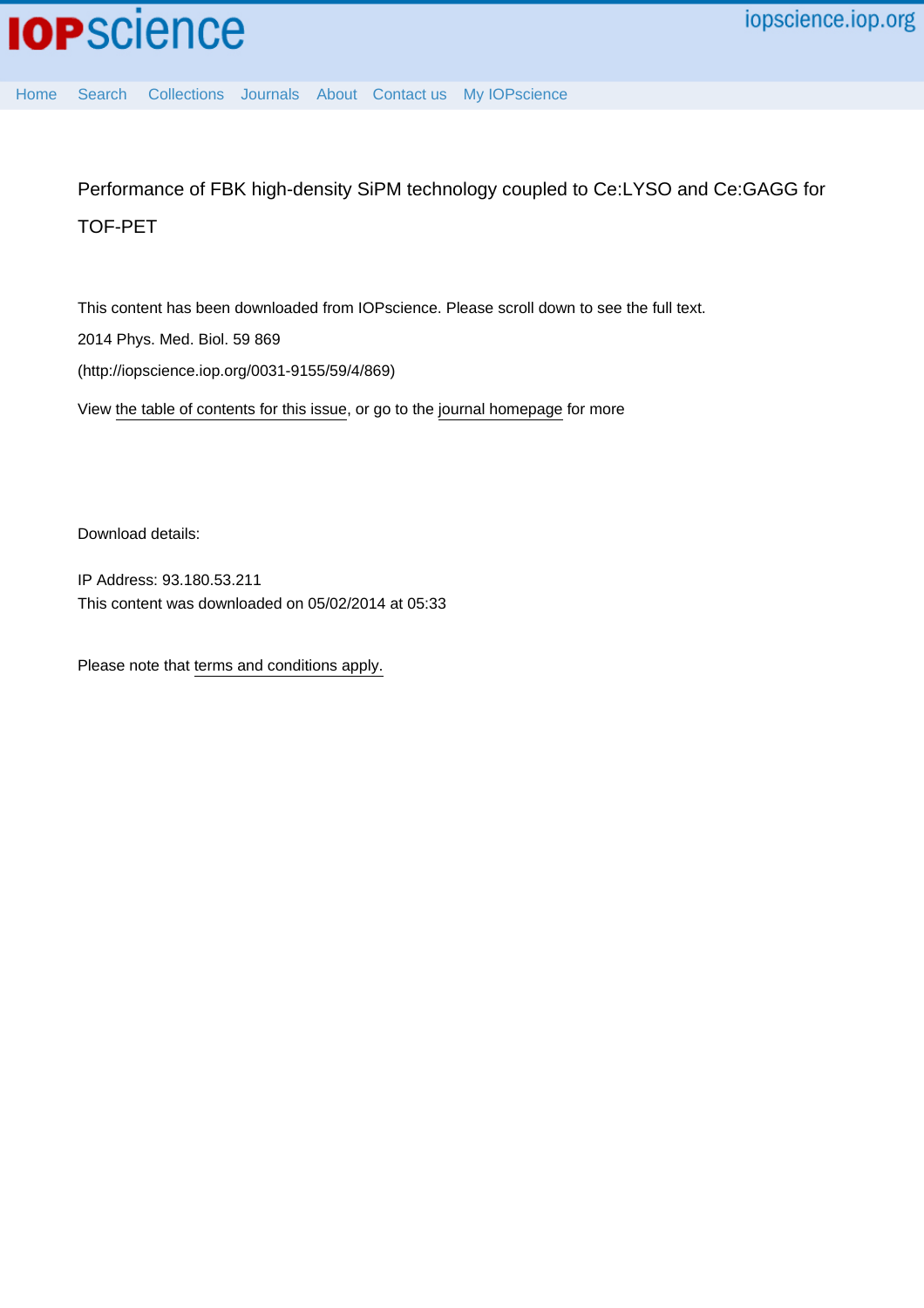# **Performance of FBK high-density SiPM technology coupled to Ce:LYSO and Ce:GAGG for TOF-PET**

# **Alessandro Ferri, Alberto Gola, Nicola Serra, Alessandro Tarolli, Nicola Zorzi and Claudio Piemonte**

Fondazione Bruno Kessler, via Sommarive 18, Trento, Italy

E-mail: [aleferri@fbk.eu](mailto:aleferri@fbk.eu)

Received 1 July 2013, revised 5 September 2013 Accepted for publication 18 December 2013 Published 3 February 2014

# **Abstract**

This paper presents the performance, in terms of energy and timing resolution, of high-density silicon photomultipliers (SiPMs) produced at Fondazione Bruno Kessler for time-of-flight positron emission tomography application. The new SiPM technology allows us to produce devices with a small cell size maintaining a high fill factor (FF). The sensors considered in this paper are composed by  $30 \times 30 \mu m^2$  cells with a FF exceeding 70% to cover a total area of  $4 \times 4$  mm<sup>2</sup>. The SiPM performance was evaluated using two types of scintillators (Ce:LYSO and Ce:GaGG) both with a short height (5 mm) in order to minimize the time jitter caused by light propagation in the crystal. With Ce:LYSO, an energy resolution of 9.0% FWHM at 511 keV and a coincidence resolving time (CRT) of 125 ps FWHM were obtained at  $-20$  °C. With Ce:GaGG, an energy resolution of 6.4% FWHM and a CRT of 260 ps FWHM were achieved at the same temperature. The novel SiPM technology, combining a high PDE with a low correlated noise (i.e., crosstalk and afterpulse), allows us to improve the state-of-the-art of energy and timing resolution with both the tested crystals.

Keywords: SiPM, LYSO, GaGG, PET, TOF

(Some figures may appear in colour only in the online journal)

# **1. Introduction**

In the past few years Fondazione Bruno Kessler (FBK) has been involved in the development and optimization of silicon photomultipliers (SiPMs) for time-of-flight positron emission tomography (TOF-PET) application. One of the key design parameters of a SiPM is the cell size (CS). From geometrical considerations, for a given cell border technology, the smaller the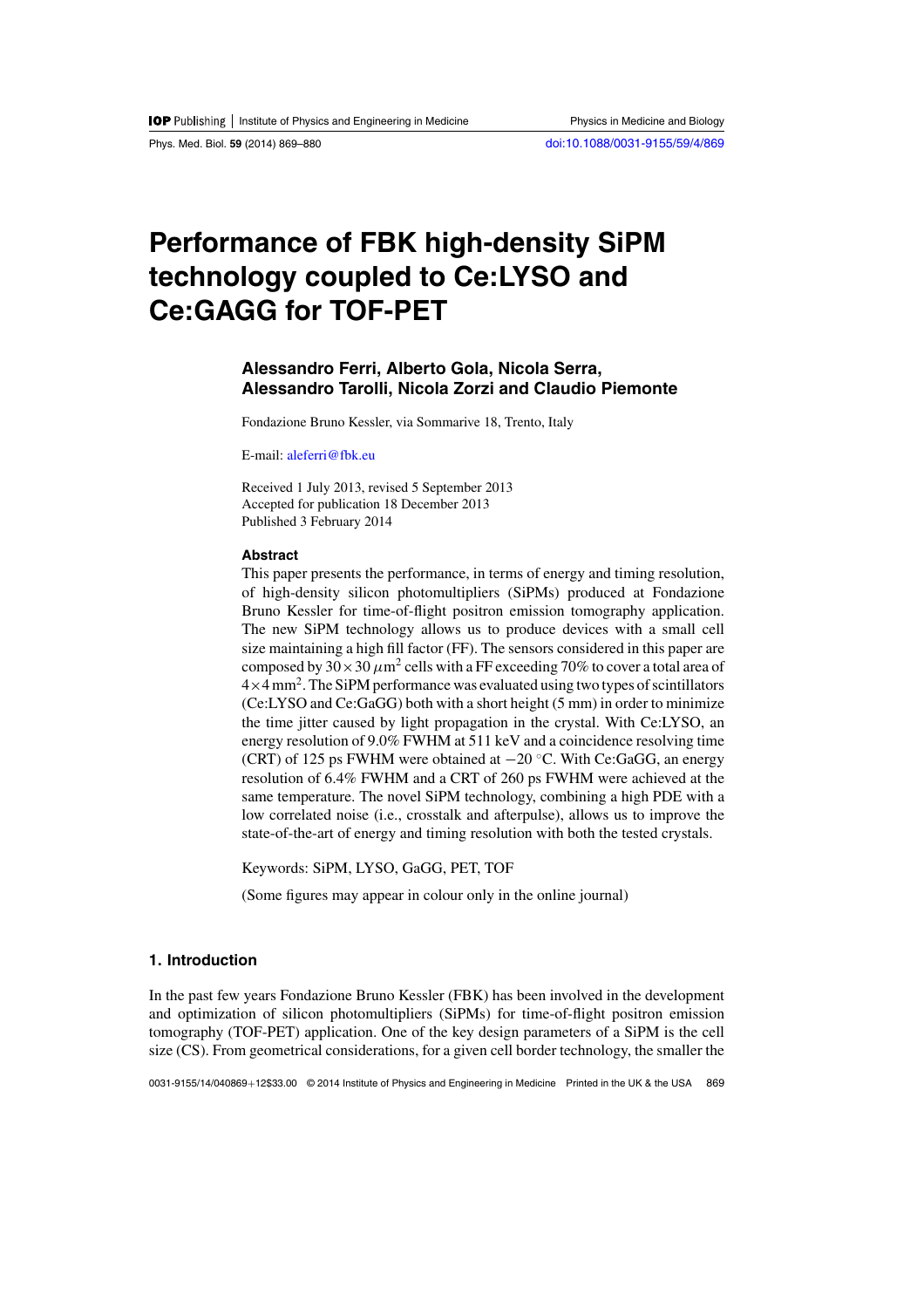|                                            | Ce:LYSO          | Ce:GaGG          |
|--------------------------------------------|------------------|------------------|
| Density (g $cm^{-3}$ )                     | 7.1 <sup>a</sup> | 6.6 <sup>b</sup> |
| Light yield (ph ke $V^{-1}$ )              | 32 <sup>a</sup>  | 46 <sup>b</sup>  |
| Decay time (ns)                            | 40 <sup>a</sup>  | 88 <sup>b</sup>  |
| Rise time (ps)                             | $72^{\circ}$     | 200 <sup>d</sup> |
| Intrinsic $\Delta E/E \otimes 662$ keV (%) | 7.1 <sup>a</sup> | 4.9 <sup>b</sup> |
| Emission peak (nm)                         | 420 <sup>a</sup> | 530 <sup>b</sup> |
| Self radiation                             | Yes <sup>a</sup> | No <sup>b</sup>  |
| Hygroscopicity                             | No <sup>a</sup>  | No <sup>b</sup>  |

**Table 1.** Properties of the two scintillators used in this paper.

<sup>a</sup> Saint-Gobain [\(2012](#page-12-0)).

<sup>b</sup> Kamada *et al* [\(2011\)](#page-12-0).

<sup>c</sup> Seifert *et al* [\(2012a\)](#page-12-0).

<sup>d</sup> Yeom *et al* [\(2013b\)](#page-12-0).

microcell size, the smaller the fill factor (FF). Thus, from the efficiency point of view, large cells are desirable. On the other hand, SiPMs with small microcells (e.g.,  $CS \leq 30 \ \mu m$ ) have higher dynamic range, shorter recovery time, and less correlated noise (optical crosstalk and after-pulsing, both being proportional to the gain of the detector and thus the CS).

To reduce the CS not affecting the FF, or even improving it, a novel architecture of the cell border region has been developed. This new technology is called RGB-HD (Red Green Blue-High Density) and it is an evolution of the RGB one (Serra *et al* [2013](#page-12-0)). The implementation of trenches around the cells allowed a reduction of the dead border region from 7 to 2  $\mu$ m. With this scheme two SiPMs were designed: a 2.2  $\times$  2.2 mm<sup>2</sup> device with 15  $\times$  15  $\mu$ m<sup>2</sup> cells (described by Piemonte *et al* [2013](#page-12-0)), and a  $4 \times 4$  mm<sup>2</sup> device with  $30 \times 30 \mu m^2$  cells. The first SiPM has a FF of 48%, very similar to that of the 50  $\times$  50  $\mu$ m<sup>2</sup> cell of the RGB technology which was 45%, while the second has a FF of 75%. The total number of microcells is ∼21000 and ∼18000 for the 15  $\mu$ m and 30  $\mu$ m cells device, respectively.

In this paper, the functional properties as well as the performance evaluation for TOF-PET application of the first prototypes with 30  $\mu$ m cells are presented. The SiPMs were tested for energy and timing resolution with two types of scintillator crystals, Ce:LYSO and Ce:GaGG, having the same size i.e.,  $3 \times 3 \times 5$  mm<sup>3</sup>. Although typical TOF-PET scanners use thicker crystals (∼20 mm), the short configuration has been chosen to minimize the effect of time jitter due to light propagation. This scheme is widely used in literature to compare the SiPM performance. The main characteristics of the two scintillators are listed in table 1.

Cerium doped LYSO is the most widely used scintillator in PET application because of its properties: high density, high light yield, low decay time and absence of hygroscopicity. Many studies about this crystal coupled to SiPMs can be found in the literature. For example, Szczesniak *et al* [\(2011\)](#page-12-0) measured 10.5% FWHM energy resolution at 511 keV with  $5 \times 5 \times 5$  mm<sup>3</sup> crystal coupled to a  $2 \times 2$  matrix of  $3 \times 3$  mm<sup>2</sup> MPPC (Multi Pixel Photon Counter, trade mark by Hamamatsu for SiPM), with 25 μm cells. Seifert *et al* [\(2012b](#page-12-0)) measured 138 ps FWHM coincidence resolving time (CRT) with a  $3 \times 3 \times 5$  mm<sup>3</sup> crystal coupled to a 3  $\times$  3mm<sup>2</sup> MPPC with 50  $\mu$ m cells. A CRT of 147 ps FWHM with the same crystal size and the same MPPC model was also reported by Yeom *et al* [\(2013a\)](#page-12-0). Gola *et al* [\(2013](#page-12-0)) performed measurements with FBK initial SiPMs with  $3 \times 3$  mm<sup>2</sup> active area and 69 μm cells coupled to  $3 \times 3 \times 5$  mm<sup>3</sup> LYSO, obtaining CRT of 186 ps FWHM at 20 °C and 158 ps FWHM at −20 ◦C. Finally, with the digital-SiPM by Philips, 10.7% FWHM energy resolution and 153 ps FWHM CRT with  $3 \times 3 \times 5$  mm<sup>3</sup> LYSO crystal have been reported (Haemisch *et al* [2012](#page-12-0)).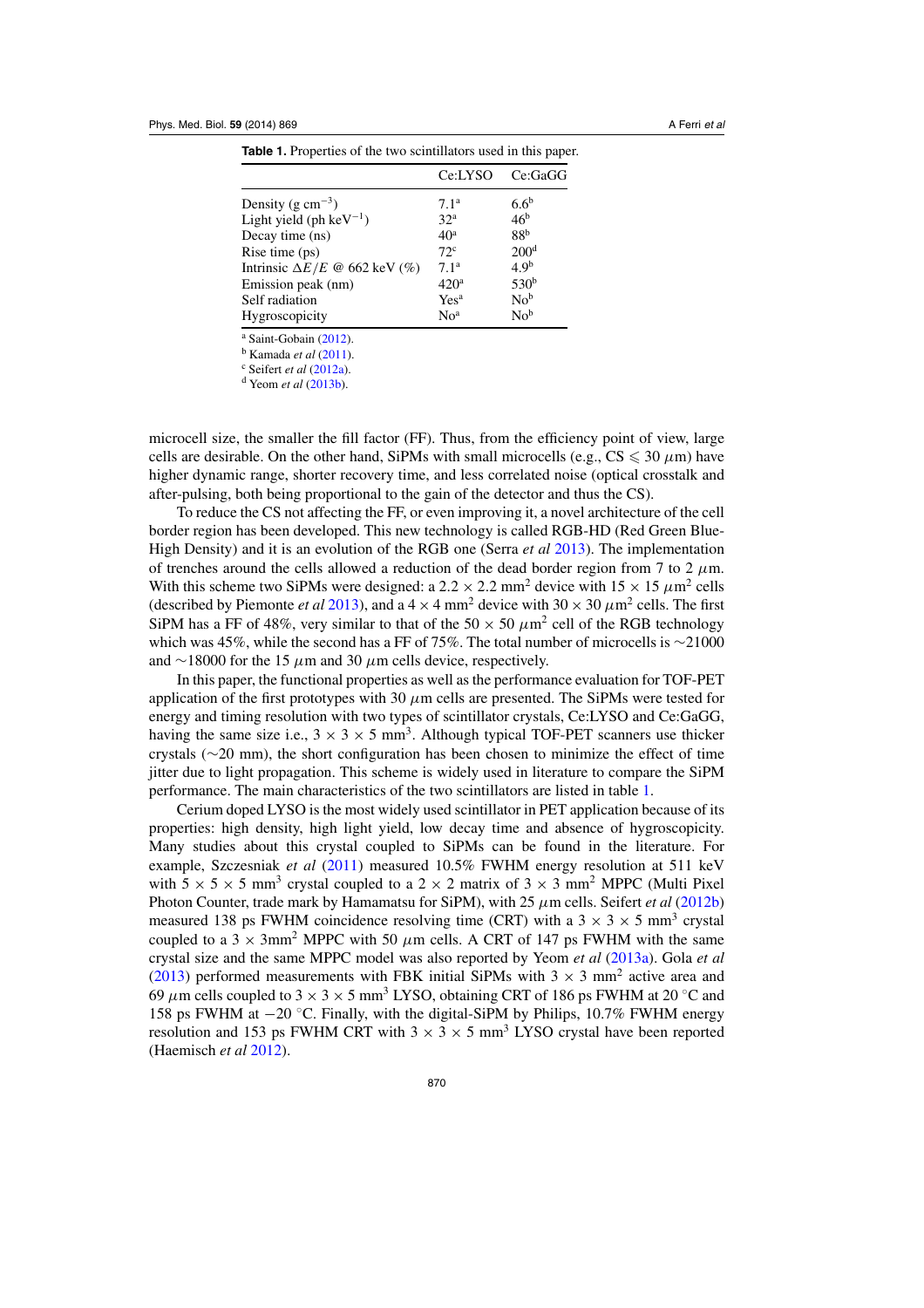<span id="page-3-0"></span>

**Figure 1.** Measured gain and gain current as a function of the OV.

Cerium doped GaGG is a newly developed scintillator with interesting properties, especially the intrinsic energy resolution. There are only a few papers in the literature with studies on energy and timing performances for PET application of such material. Iwanowska *et al* [\(2013](#page-12-0)) measured energy and coincidence timing resolution of 10x10x5 mm3 GaGG crystals coupled to PMTs, obtaining about 6.9% FWHM and 560 ps FWHM, respectively. They also coupled a  $5 \times 5 \times 5$  mm<sup>3</sup> crystal to an  $2 \times 2$  matrix of four  $3 \times 3$  mm<sup>2</sup> Hamamatsu MPPCs with 25  $\mu$ m CS and measured 7.2% FWHM energy resolution. In the same paper they estimated the crystal intrinsic resolution and found it to be about 6%, at 511 keV. Measurements with  $3 \times 3 \times 5$  mm<sup>3</sup> crystals and  $3 \times 3$  mm<sup>2</sup> MPPC with 50  $\mu$ m cells have been reported (Yeom *et al* [2013b](#page-12-0)). The results were 7.9% FWHM energy resolution and 464 ps FWHM CRT. Kamada *et al* [\(2011\)](#page-12-0) measured RGB SiPMs coupled to  $3 \times 3 \times 5$  mm<sup>3</sup> GaGG crystal achieving 7.3% FWHM energy resolution and 286 ps FWHM CRT.

# **2. SiPM electro-optical characteristics**

In this section, the main characteristics of the RGB-HD SiPM with  $4 \times 4$  mm<sup>2</sup> active area and 30  $\times$  30  $\mu$ m<sup>2</sup> cells, are presented. The device testing procedure is described by Serra *et al* [\(2013\)](#page-12-0) and Piemonte *et al* [\(2012](#page-12-0)). The measurements in dark conditions were carried out at −40 ◦C since at room temperature the noise events frequently pile up, altering the result. Nevertheless, from this measurements, it is possible to extract some device parameters, such as gain and correlated noise probability, that depend only on the over-voltage (OV) and not on the temperature.

Figure 1 shows the measured gain (G) as a function of the OV in blue squares. The gain is defined as the average charge produced by a single avalanche (excluding contribution from crosstalks and afterpulses), and can be calculated as the product of the cell capacitance times the OV. The gain of the RGB-HD SiPM is  $3.0 \times 10^6$  and  $3.6 \times 10^6$  at 7 and 9 V OV, respectively, which represent two typical operating conditions. Because of the incomplete depletion of the epitaxial layer at the breakdown voltage, at low OV the diode capacitance decreases with increasing bias, causing the nonlinear growth in the initial part. In fact, the cell capacitance extracted from G changes from 60 fF at 5 V OV to 45 fF at 9 V OV.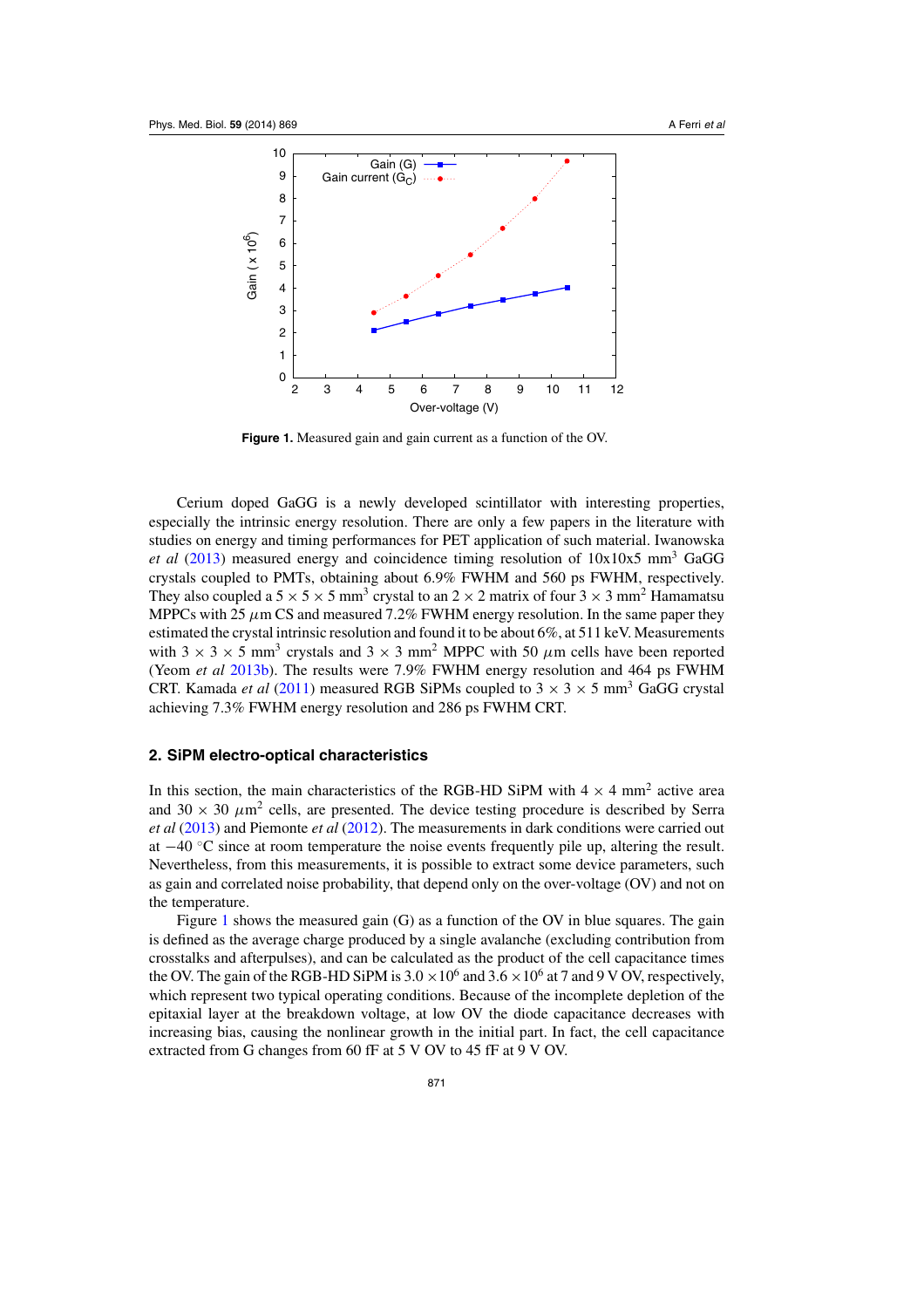<span id="page-4-0"></span>

**Figure 2.** ECF as a function of the OV.  $\text{ECF}_{X\text{talk}}$  is the ECF calculated from the crosstalk probability only.

The gain current  $(G_C)$ , reported in figure [1](#page-3-0) in red circles, is defined as the average amount of charge carried by a primary event including contribution from crosstalks and afterpulses produced by that event. It can be calculated by dividing the dc reverse current by the primary dark count rate (DCR), as described in Piemonte *et al* [\(2013](#page-12-0)). The ratio G*C*/G quantifies the amount of correlated noise in SiPMs, thus, it has been called excess charge factor (ECF). The ECF as a function of the OV is plotted in figure 2 (blue squares). It reaches 2 at about 9 V OV. The ECF can also be calculated from the direct measurements of the optical crosstalk and after-pulsing probabilities. Considering only the first phenomenon and approximating its development chain as a geometrical series, it can be estimated as:

$$
ECF_{Xtalk} = 1/(1 - P_{Xtalk}),\tag{1}
$$

where  $P_{X\text{talk}}$  is the crosstalk probability. Figure 2 shows the  $ECF_{X\text{talk}}$  with red circles. It can be seen that it is the main source of correlated noise. It should be noted that the measurements are performed without the scintillator. A reflecting structure on the top of the SiPM can significantly increase the amount of optical crosstalk (Gola *et al* [2012b](#page-12-0)).

In scintillator based radiation detectors, the energy resolution that can be expressed as:

$$
(\Delta E/E)^2 = 2.355 \times (\sigma_{\text{intr}}^2 + \sigma_{\text{stat}}^2 + \sigma_{\text{el}}^2 + \sigma_{\text{det}}^2),\tag{2}
$$

where  $\sigma_{\text{intr}}$  is the intrinsic resolution of the crystal,  $\sigma_{\text{stat}}$  is the statistical contribution and  $\sigma_{\text{el}}$  and  $\sigma_{\text{det}}$  are related to the electronic and detector noise (i.e., dark counts), respectively. The noise related terms are often considered negligible at sufficiently high energies, such as 511 keV. The statistical contribution can be further modelled as:

$$
\sigma_{\text{stat}}^2 = (1/N_{\text{scint}}) \times \text{ENF}/(\text{PDE} \times \epsilon),\tag{3}
$$

where  $N_{\text{scint}}$  is the number of scintillation photons, ENF is the excess noise factor, PDE is the photodetection efficiency and  $\epsilon$  is the light collection efficiency. If crosstalk is the only source of correlated noise, the ENF is equal to the ECF (Vinogradov *et al* [2009](#page-12-0)). For the afterpulse, on the other hand, the ECF is always higher than the ENF and the two values are equal at low gain only. Therefore, at a first approximation, the ECF can be considered an upper bound for the ENF.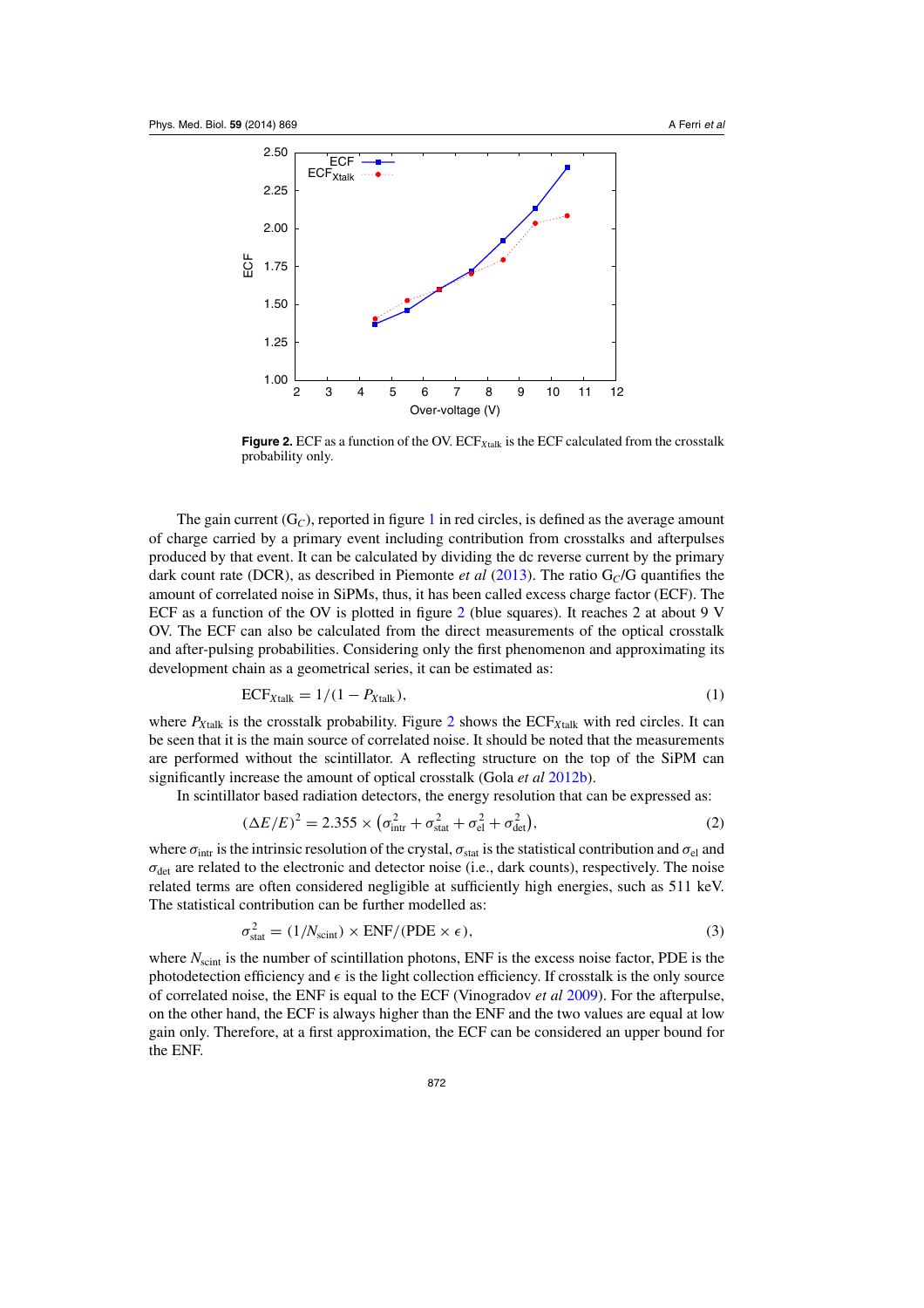

**Figure 3.** Measured PDE at 7.5 V OV as a function of wavelength for the 15  $\mu$ m cell SiPM, and estimated for the 30 μm cell. Procedure described by Musienko *et al* [\(2006](#page-12-0)).

At 511 keV, the main contribution to the energy resolution is  $\sigma_{\text{intr}}$  since the large number of light photons produced by the gamma ray makes the statistical term almost negligible. As an example, a simple calculation using the LYSO light yield (32 ph keV−1), an overall efficiency (PDE  $\times \epsilon$ ) of 10%, and an ENF of 2 leads to a statistical contribution at 511 keV of 3.5%, whereas the intrinsic term is about 9%.

The PDE of the 30  $\mu$ m cell SiPM was not measured directly. It has been estimated from the value of the 15  $\mu$ m cell SiPM which has the same vertical structure (i.e. electric field), multiplying by the ratio of the nominal FFs. The result is presented in figure 3 (dashed line), showing a maximum expected PDE of 45% at 550 nm, well matching the GaGG emission, and 35% at 420 nm, which is the peak emission wavelength of LYSO.

The DCR was measured at  $-40$  °C and extrapolated to 20 °C from its known temperature dependence (it doubles every <sup>∼</sup><sup>10</sup> ◦C, Piemonte *et al* [2013\)](#page-12-0). At 7 V OV it is about 4 MHz mm−2. Accounting for the FF difference, the DCR of the first RGB-HD prototypes is a factor 4 higher than the RGB technology; this fact does not allow to reach full performance already at room temperature, as it will be discussed later on. The reason of the higher DCR is still under study: new production batches will clarify this point along with a process optimization.

## **3. SiPM characterization with scintillators**

In this section, energy and timing resolution measurements for TOF-PET application with scintillators are presented. The tests were performed using  $3 \times 3 \times 5$  mm<sup>3</sup> crystals from Saint-Gobain (LYSO) and Furukawa (GaGG), wrapped in several layers of PTFE. The optical coupling with the detector was performed with a meltmount optical glue from 'Cargille Laboratories'. The detection units were irradiated with a  $^{22}$ Na source that generates two photons at 511 keV and one at 1275 keV. The signal from the SiPM was first amplified by a 550 MHz bandwidth amplifier, and then digitized by an oscilloscope with 10 GS s<sup>−1</sup> sampling rate and 1 GHz analogue bandwidth. No additional shaping was introduced before the digital conversion. The digital data were transferred to a PC in which a LabVIEW program performed the on-line analysis. All the analogue components (SiPM-crystal and fast amplifier)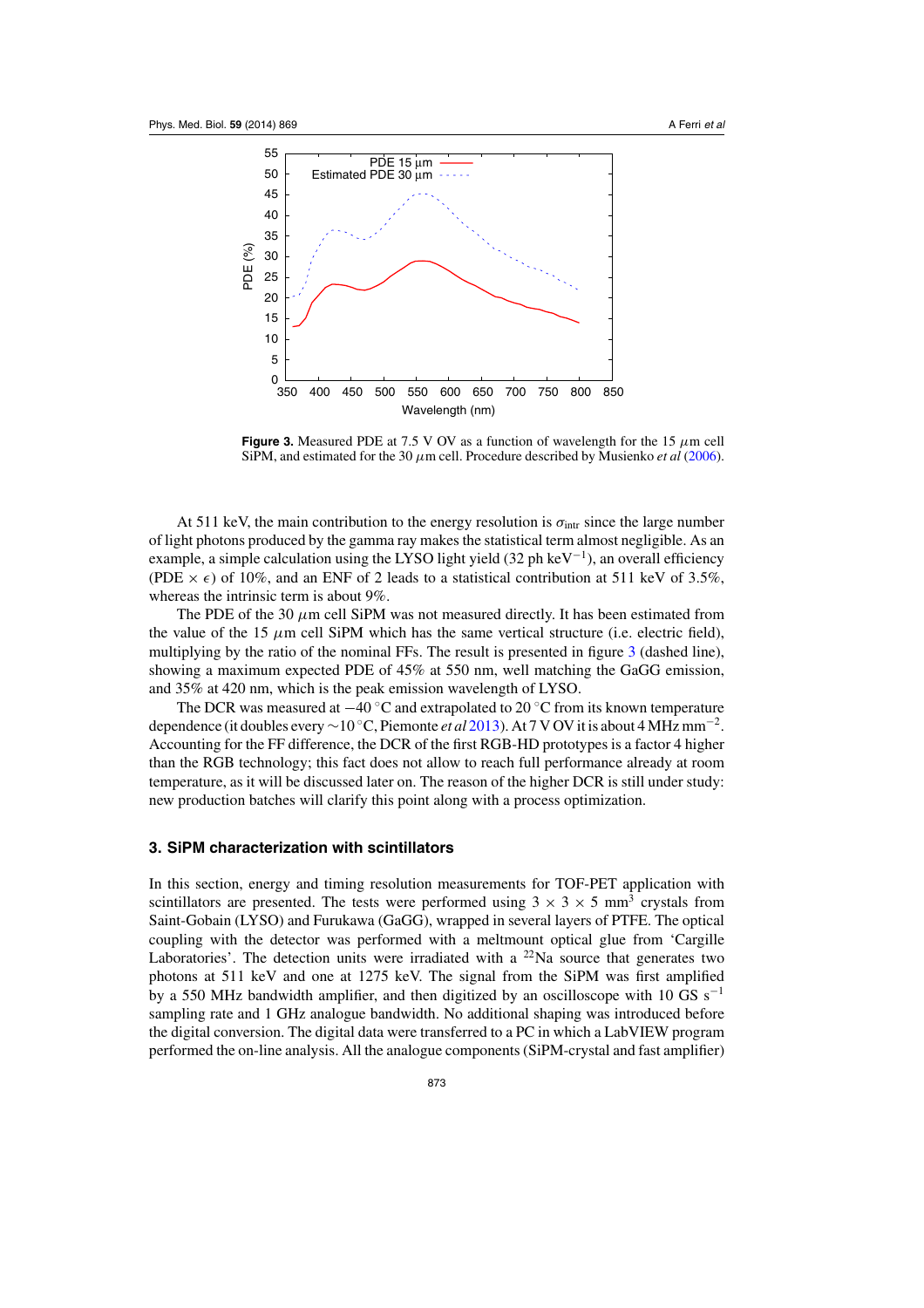

**Figure 4.** Energy spectrum obtained with the LYSO crystal at 8 V OV and −20 ◦C.

were placed inside a temperature controlled dark chamber. A detailed description of the measurement setup is given by Gola *et al* [\(2012a\)](#page-12-0). Several SiPM samples have been tested to confirm the results.

The energy resolution measurements were performed with a single detection unit. The sampled signal was digitally integrated over an adjustable integration time  $(T_{\text{int}})$ . The resulting energy spectrum is always compressed because of the nonlinear response of the SiPM. Thus, a further analysis was performed to extract the energy resolution using the exponential saturation formula:

$$
Q(E) = A \cdot [1 - \exp(-B \cdot E)], \tag{4}
$$

where  $Q(E)$  is the total charge delivered by the SiPM, *E* is the energy and *A* and *B* are two parameters determined imposing the ratio of the position of the two photopeaks to be the theoretical one (1275 keV/511 keV  $\sim$  2.5). Finally, the fit of the stretched 511 keV peak was calculated as the sum of two Gaussians (one for the photopeak and one for the escape peak relative to the K-edge of lutetium or gadolium), plus a linear background. The energy resolution was extracted as the ratio between the FWHM of the photopeak and its position.

The timing measurements were performed with two identical detection units irradiated with the  $^{22}$ Na source placed head-on between them. Each SiPM was mounted on a double stage amplifier with two outputs. The first stage was used for the energy measurements while the other was used for timing. The energy channel allowed to select events in the 511 keV photopeak (full-width-at-tenth-maximum, FWTM). The timing channel included also a pole-zero (PZ) cancellation to reduce the baseline fluctuations determined by the pile-up of dark events (Gola *et al* [2013\)](#page-12-0). No further digital signal processing in the analysis software was implemented before the leading edge discriminator. The acquisition program calculated the distance between the time pick off pairs at different threshold levels and created the corresponding histogram. A Gaussian fit was performed for each histogram and the CRT was extracted as its FWHM.

#### 3.1. RGB-HD performance with LYSO

3.1.1. Energy resolution. The measurements of energy resolution with LYSO were performed with an integration time (*T*int) of 400 ns (Gola *et al* [2012a\)](#page-12-0). As an example, in figure 4 an energy spectrum obtained at  $-20$  °C and 8 V OV is shown. The energy resolution at the 511 keV photopeak is 9.0% FWHM.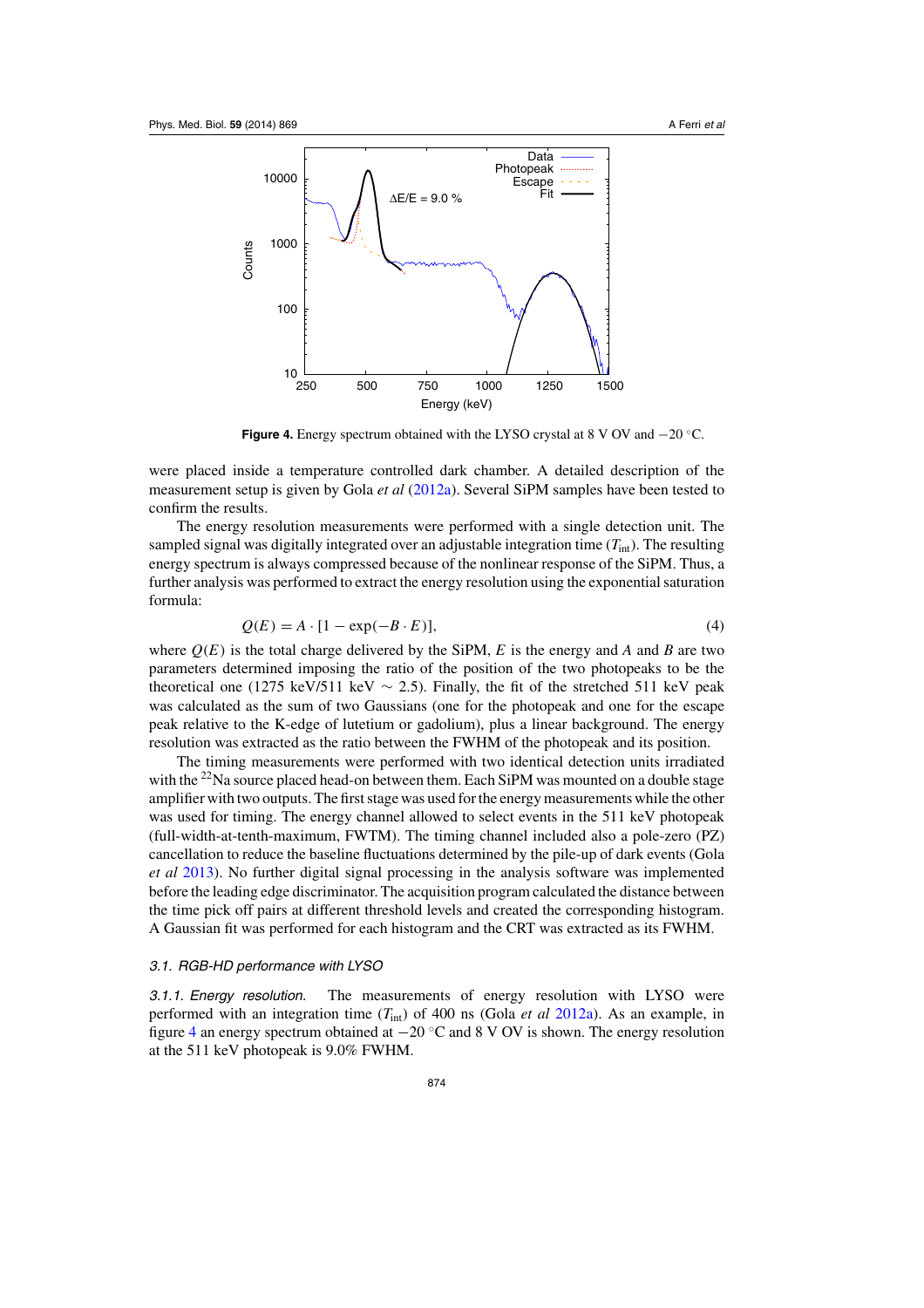

**Figure 5.** Energy resolution as a function of OV for LYSO and three temperatures.

The values for all the measured OVs and temperatures are shown in figure 5. In the low OV range, the PDE grows faster than the ENF with increasing OV thus, the statistical term of equations [\(2\)](#page-4-0) and [\(3\)](#page-4-0) decreases. This leads to an improvement of  $\Delta E/E$  with bias. In the mid OV range, the statistical term becomes comparable to the intrinsic one. Furthermore, the PDE start saturating. These conditions lead to a flat region. The final deterioration at high OVs is caused by the fast increase of the ENF. Moreover, at higher OV, more dark counts can fall in the integrating window, possibly resulting in a performance degradation. The optimum is 9.5% FWHM at 20  $\degree$ C in a range of OVs spanning from 5 to 8 V, and improves to 9.0% FWHM in an even wider bias range (from 4 to 9 V OV), at  $-20$  °C. A lower temperature allows to reach slightly better results probably because of the improvement of the scintillation properties (the light yield increases with a rate of 0.2 %/◦C, according to Mao *et al* [2011\)](#page-12-0).

3.1.2. Timing resolution. Figure [6](#page-8-0) shows an example of the CRT as a function of the threshold position along with the timing histogram of the optimum level (i.e., where minimum CRT is achieved). At  $-20$  °C and 9 V OV, a CRT of 125 ps FWHM at a threshold level of 7 mV was obtained.

The optimal timing resolution with the LYSO crystal as a function of the OV and of the temperature is shown in figure [7.](#page-8-0) The combination of the high FF and high operating voltage allows the RGB-HD SiPM to reach CRTs comparable or even better than the values reported in literature: 157 ps FWHM at 20 °C, 138 ps FWHM at 0 °C and 125 ps FWHM at  $-20$  °C. The improvement of the CRT with increasing OV is determined by the growth of the PDE. At 20  $\degree$ C, the worsening at high OV is due to the DCR that produces signal baseline fluctuations not fully removed by the PZ filtering, nullifying the benefit of the higher PDE. The results are a substantial improvement compared to the previous FBK technology: about 30 ps at every temperature (Gola *et al* [2013](#page-12-0)).

## 3.2. RGB-HD performance with Ce:GaGG

3.2.1. Energy resolution. The energy resolution measurements with GaGG were performed with the same setup and procedure previously described for LYSO. With this new scintillator, different integration windows, from 200 ns to 2  $\mu$ s, were used to find the best condition.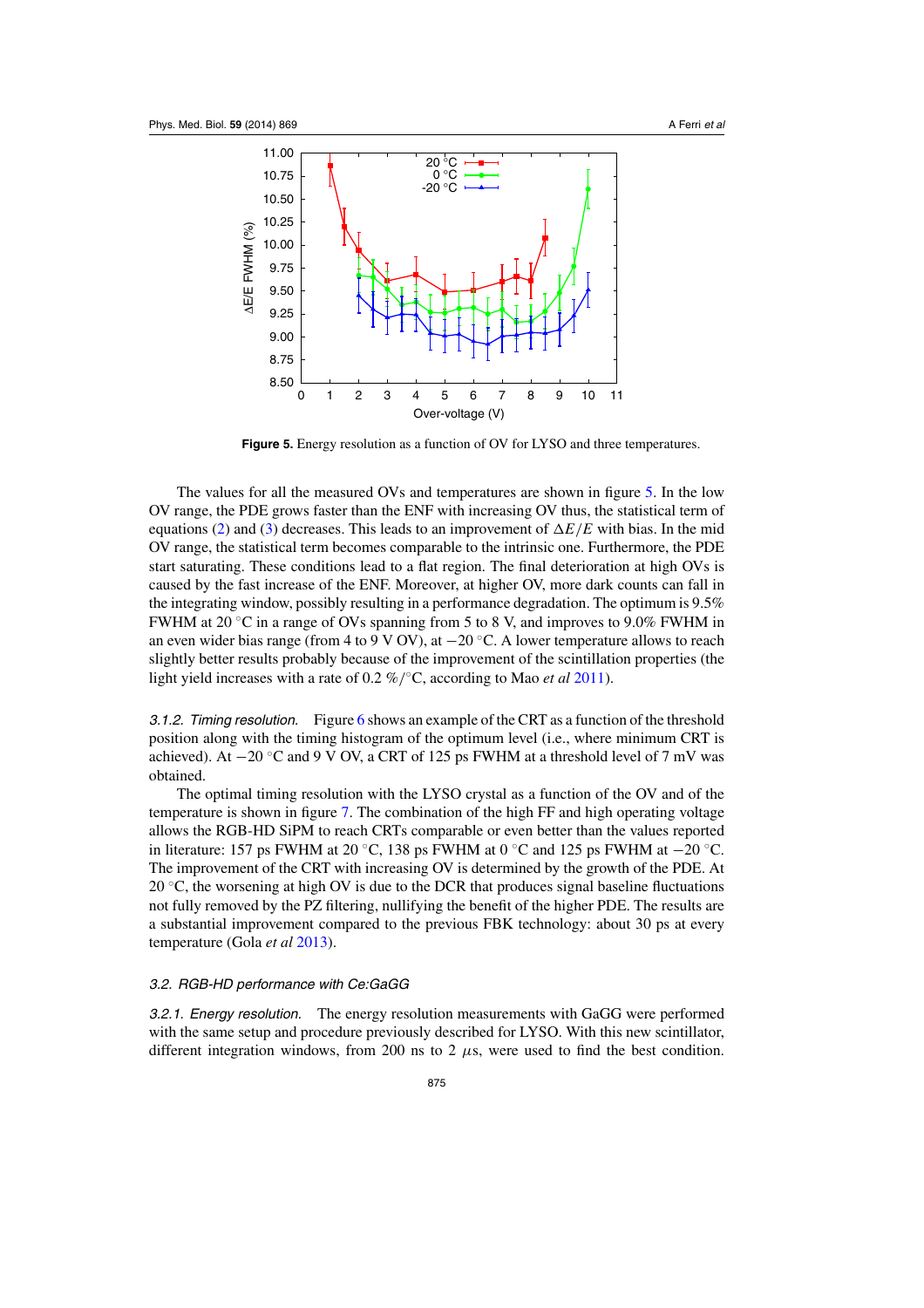<span id="page-8-0"></span>

**Figure 6.** Example of the CRT as a function of the threshold (a) and timing histogram for the optimum threshold level. (b) Measurement conditions: −20 ◦C and 9 V OV.



**Figure 7.** Timing resolution as a function of OV obtained with the LYSO crystal for the three temperatures. Polynomial fits are superimposed as a guide to the eye.

An example of the energy spectrum measured at 7 V OV and  $-20$  °C with  $T_{int} = 600$  ns is shown in figure [8.](#page-9-0) The energy resolution of the photopeak at 511 keV is 6.4% FWHM.

In figure [9,](#page-9-0) the dependence of the energy resolution on the integration time at  $-20$  °C, for a subset of OVs, is plotted. In the low integration time range, the energy resolution has a decreasing trend because of the inclusion of an increasing part of the signal. Then, it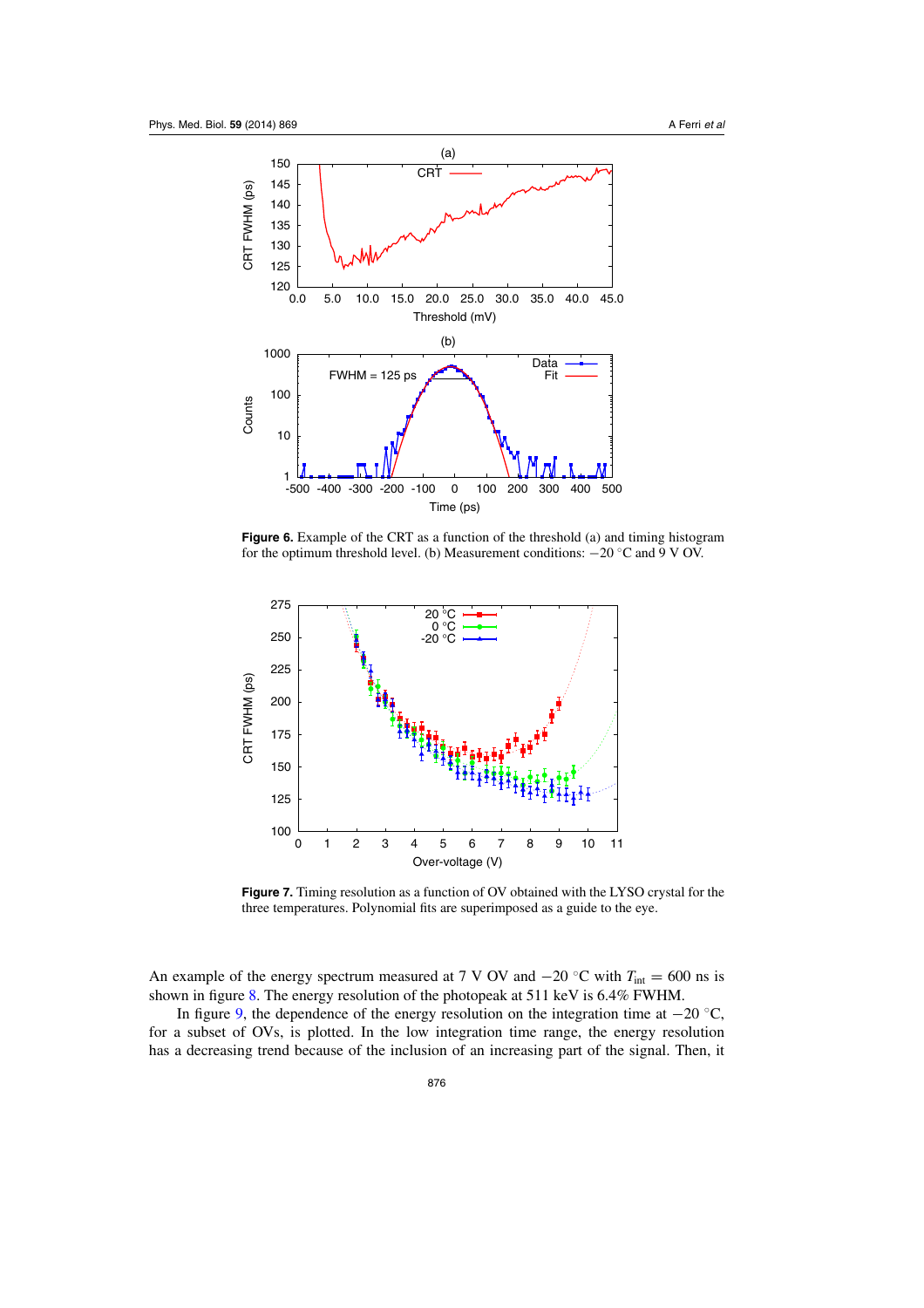<span id="page-9-0"></span>

**Figure 8.** Example of energy spectrum for the GaGG crystal measured at −20 ◦C and  $8 \text{ V}$  OV with  $T_{\text{int}} = 600 \text{ ns}$ .



**Figure 9.** Energy resolution as a function of integration time for Ce:GaGG and four OVs. The temperature was set to −20 ◦C.

saturates and eventually slowly worsens because more noise (both primary and correlated) falls in the integration window. As the OV increases, since both the DCR and the ECF grow, the degradation of  $\Delta E/E$  is steeper. Based on this, an optimum  $T_{\text{int}}$  of 600 ns was chosen. Figure [10](#page-10-0) shows the measured energy resolutions as a function of the OV at the three temperatures. The best energy resolution is 7.0% FWHM at 20 ◦C and improves down to 6.4% FWHM at −20 ◦C. The optimum OV slightly increases from 6 V at 20 °C to 7 V at  $-20$  °C. The high-density SiPM allows a slight improvement of the energy resolution w.r.t. RGB technology: about 0.3% at 20 ◦C (Kamada *et al* [2011](#page-12-0)). The gain is marginal because the intrinsic limit of about 6% at 511 keV and room temperature (Iwanowska *et al* [2013](#page-12-0)) dominates.

As expected, Ce:GaGG based detectors achieved better energy resolution than LYSO, due to the combination of: (i) higher light yield, (ii) emission wavelength closer to the maximum PDE of RGB-HD SiPMs and, most important, (iii) the lower crystal intrinsic energy resolution.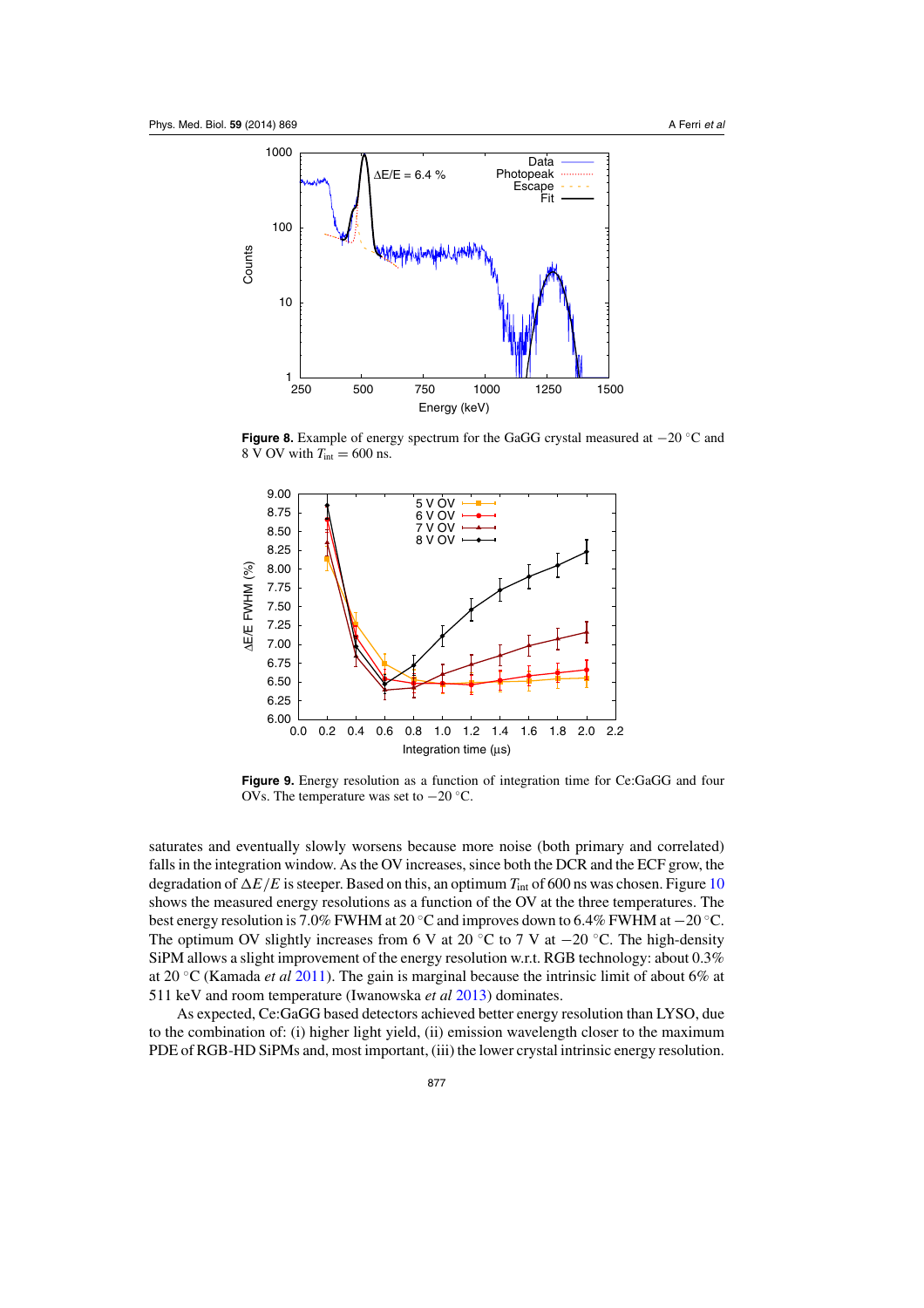<span id="page-10-0"></span>

**Figure 10.** Energy resolution as a function of OV for Ce:GaGG at the three temperatures  $(T_{\text{int}} = 600 \text{ ns}).$ 



**Figure 11.** Timing resolution as a function of OV obtained with the GaGG crystal for the three temperatures. Polynomial fits are superimposed as a guide to the eye.

3.2.2. Timing resolution. The measurement procedure and the analysis of the optimum threshold level is the same previously described for LYSO. The CRT as a function of the OV obtained with the GaGG crystal is shown in figure 11. The measurements at 20 and  $0 °C$  are very similar, with a minimum of 255 and 245 ps FWHM, respectively. The curve at −20 °C is higher in the low OV range but the best achieved value is only slightly worse (260 ps FWHM). The anomalous behaviour at −20 ◦C is probably related to the crystal because the SiPM performance improves with decreasing temperature, especially its noise. In fact, LYSO measurements show an improvement at low temperatures. Additional studies are ongoing to clarify the reasons of the deterioration at low temperatures.

The results represent an improvement of ∼30 ps w.r.t. RGB technology (Kamada *et al* [2011\)](#page-12-0), and are almost a factor 2 better than what has been reported with PMTs and MPPCs (Iwanowska *et al* [2013,](#page-12-0) Yeom *et al* [2013b](#page-12-0)).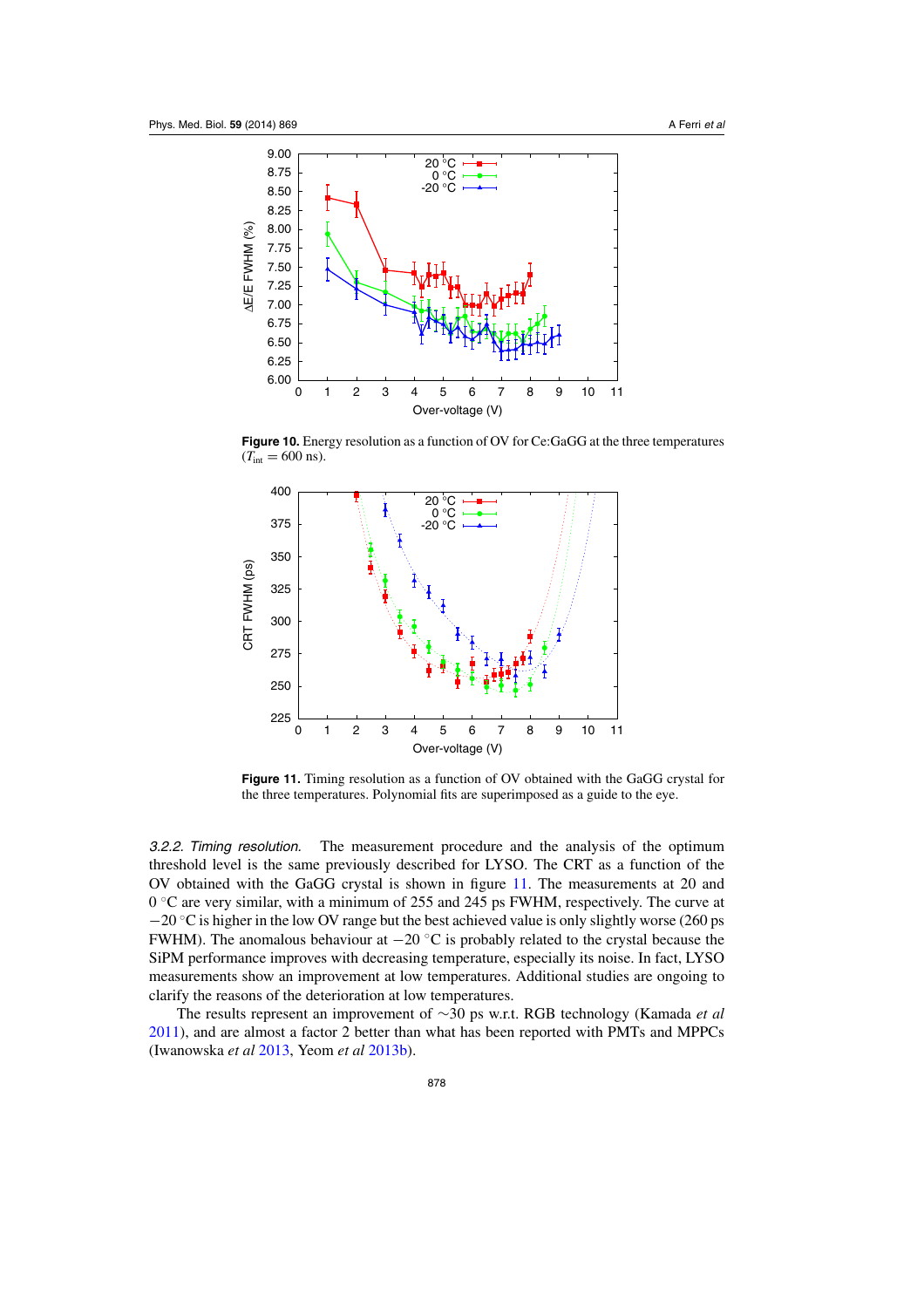**Table 2.** Summary of measured energy and timing resolution with RGB-HD SiPMs,  $4 \times 4$  mm<sup>2</sup>, 30  $\mu$ m CS. All reported values are FWHM.

|         |                                                                | $\Delta E/E$ (%) |                                                                                                            | CRT (ps)       |                |
|---------|----------------------------------------------------------------|------------------|------------------------------------------------------------------------------------------------------------|----------------|----------------|
| Crystal | Size $(mm^3)$ 20 °C                                            |                  | $-20\degree$ C                                                                                             | $20^{\circ}$ C | $-20\degree C$ |
|         | Ce:LYSO $3 \times 3 \times 5$<br>Ce:GaGG $3 \times 3 \times 5$ |                  | $9.5 \pm 0.2$ $9.0 \pm 0.2$ $157 \pm 5$ $125 \pm 5$<br>$7.0 \pm 0.1$ $6.4 \pm 0.1$ $255 \pm 5$ $260 \pm 5$ |                |                |

## 3.3. Discussion

The best results of energy and timing resolution of the RGB-HD SiPMs coupled to Ce:LYSO and Ce:GaGG are summarized in table 2.

The energy resolution at 511 keV is lower with GaGG mainly because of its better crystal intrinsic term. At low temperature the resolution improves for both scintillators but the difference between the two materials remains constant (about 2.5%). On the other hand, the timing performance is better with LYSO because it represent the best compromise in terms of number of detected photons, and light emission rise and decay times (Seifert *et al* [2012c\)](#page-12-0).

A second drawback of GaGG is the lower atomic number of its heavier element ( $Z_{Gd}$  = 64, compared to  $Z_{\text{Ln}} = 71$ ). This translates into a lower probability of photoelectric interaction and, consequently, a higher measurement time needed to accumulate the same statistic in the 511 keV photopeak. For example, the measurements with GaGG shown in this paper required roughly a factor 2 more time than the ones with LYSO. Concerning the timing results presented here, it must be considered that a  $4 \times 4$  mm<sup>2</sup> device has been used instead of the  $3 \times 3$  mm<sup>2</sup> widely adopted in literature to characterize a SiPM technology. This makes the result even more relevant because the timing performance with a larger SiPM is degraded by the larger output capacitance and the higher DCR.

The combination of small cells and high FF of RGB-HD SiPMs leads to an improvement of the performance w.r.t. the RGB technology. This is due partly to the increased PDE and partly to the lower amount of correlated noise. The latter, in fact, affects both the energy resolution, by increasing the ENF, and the timing resolution, by strongly reducing the maximum operation voltage and thus the PDE (Gola *et al* [2012b\)](#page-12-0).

# **4. Conclusions**

In this paper, energy and timing resolution measurements for TOF-PET application with the newly developed FBK RGB-HD SiPM with 30  $\mu$ m cells are shown. The developed technology features a high PDE with a lower amount of correlated noise (i.e., crosstalk and afterpulse). The performance evaluation was carried out with two scintillator crystals: Ce:LYSO and Ce:GaGG. With LYSO, RGB-HD SiPMs allowed to reach the state-of-the-art performance at 20 ◦C while improving it at −20 ◦C (9.0% FWHM -*E*/*E* and 125 ps FWHM CRT). The results have been obtained with a simple leading edge discriminator combined with pole zero filtering. Concerning GaGG, an energy resolution of 7.0% FWHM at 20 ◦C (which improves to 6.4% FWHM at  $-20$  °C) was reported, while a coincidence timing resolution of 255 ps FWHM at 20 ◦C (with no relevant change with temperature) was shown. Both energy and timing resolutions represent an improvement of the state-of-the-art with this crystal.